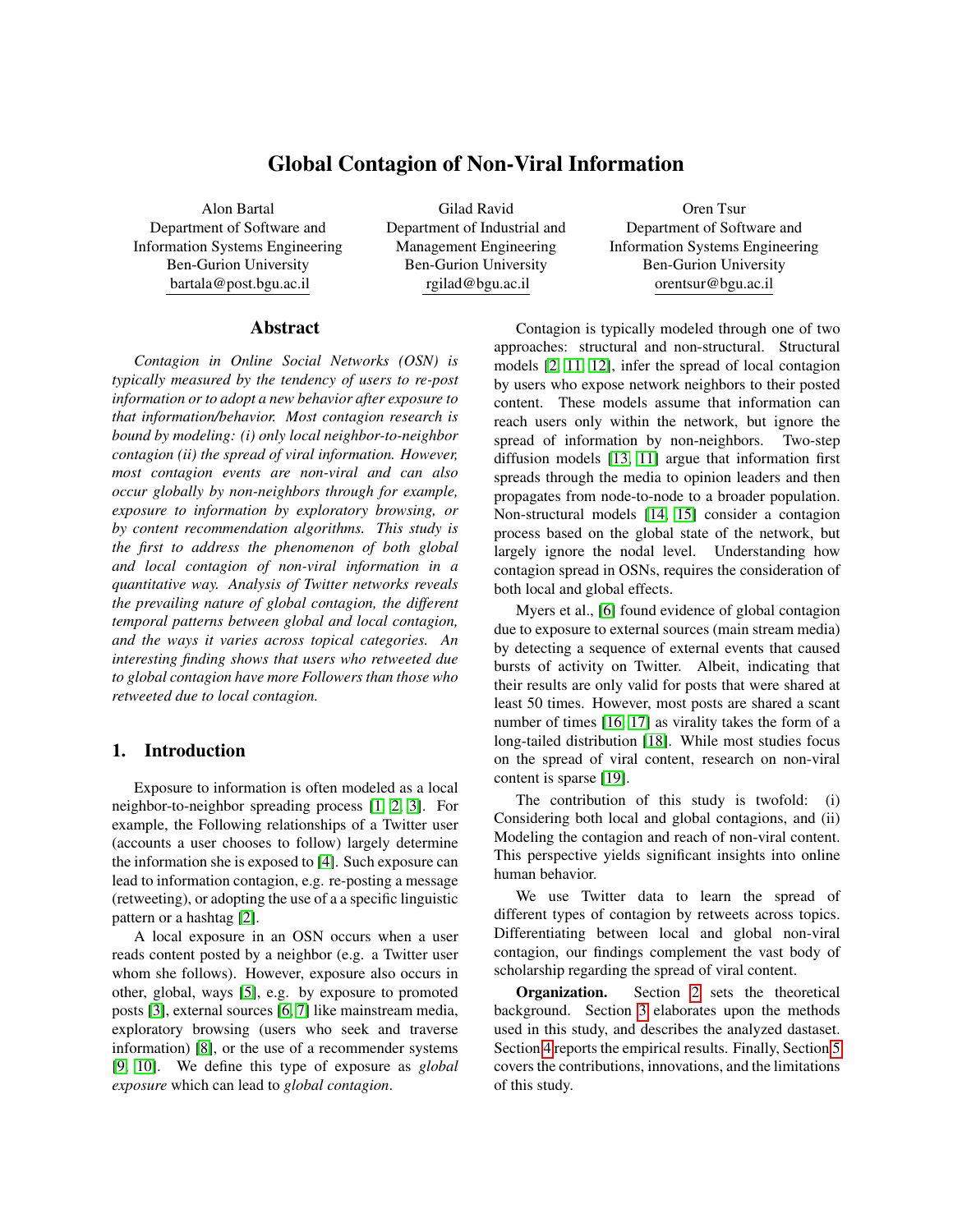### <span id="page-1-0"></span>2. Related Work

Social media has revolutionized how people create and consume information. One way by which information can reach a user is through local exposure to content, posted by other network neighbors (i.e., nodes at a distance of 1-hop from the user). For example, Twitter exposes users to information through the Following-Followers lists [\[20\]](#page-9-2). Such exposure can lead to information contagion (infection, influence, adoption). A local contagion on Twitter can occur when a user retweets a message [\[2,](#page-8-1) [21\]](#page-9-3), posted by a neighbor. Structural contagion models build upon the assumption that contagion spreads by a user-to-user mechanism.

### 2.1. Structural Contagion Models

Most studies about contagion spread focus on user-to-user exposure that leads to local contagion, causing the exposed user to engages in activities [\[22\]](#page-9-4). Leskovec et al., [\[23\]](#page-9-5) studied a recommendation graph and measured the extent to which a user's activity in recommending a product is contagious, i.e., affecting her local neighbors' purchase decisions. Sun at al., [\[1\]](#page-8-0) studied the contagion affect on users' participation in fan-pages after some number of their friends have done so. Bakshy et al., [\[24\]](#page-9-6) examined contagion in adopting the use of "gestures" between friends in the Second Life platform. The Linear Threshold Model [\[25\]](#page-9-7) focuses on contagion, defined by user transition from a non-active to an active state, following a transition in the participation of a network neighbor. The Independent Cascade Model [\[26\]](#page-9-8), allows a user to activate its inactive neighbors, thus contagion is propagated by causing a user to participate.

As explained in Section [1,](#page-0-0) OSN users are increasingly exposed to varied content [\[3\]](#page-8-2) by local neighbors, and by global sources. Global exposure can lead to global contagion [\[5\]](#page-8-4). For example, Facebook and Reddit allow global exposure via trending topics that appear on a user's front page [\[27\]](#page-9-9). Twitter exposes users to information posted by non-neighbors via exposure to hashtags [\[28\]](#page-9-10) and via exposure to promoted content on a user's Timeline feed [\[4\]](#page-8-3). Thus, the need to consider global contagion beyond network structure arises.

#### 2.2. Non-structural Contagion Models

Non-structural contagion models do not rely on the structure of the network to infer contagion. For example, the Susceptible-Infected-Resistant (SIR) and the Susceptible-Infectious-Susceptible (SIS) models [\[29\]](#page-9-11) assume that every individual has the same probability to be infected, i.e., all individuals have the same contact rate, which can be indicated by an edge formation in a network. Leskovec et al., [\[23\]](#page-9-5) propose a SIS model where all users have the same probability to be infected. However, contagion in OSNs is not evenly distributed among users [\[30\]](#page-9-12) and is likely to depend on exposure rates [\[6\]](#page-8-5). The Linear Influence Model assumes a static network structure were users are affected by the rate of contagious users in the network [\[14\]](#page-8-13). Wang et al., [\[31\]](#page-9-13) predict contagion by temporal and topological dynamics but, regarding network structure, consider only the distance from a user to the contagious user.

Myers et al., [\[6\]](#page-8-5) found evidence of global contagion in OSNs by exposure to external (out-of-network) sources such as mainstream media, albeit, indicated that their results are only valid for posts that were shared at least 50 times. However, many posts fail to attract attention [\[16\]](#page-8-15) and do not become viral [\[17\]](#page-8-16). Detecting viral messages have been extensively studied [\[3,](#page-8-2) [2\]](#page-8-1). Since most posts are non-viral [\[18,](#page-9-0) [17\]](#page-8-16), studying how non-viral content spreads can lead to important insights on human behavior online [\[2\]](#page-8-1).

To summarize, an exposure event occurs when a user is exposed to information. Such exposure can lead to information contagion e.g. retweeting (RT) a message on Twitter [\[21\]](#page-9-3). Twitter users can pass interesting pieces of information to their followers by a RT activity which is the action of re-posting someone else's tweet [\[20\]](#page-9-2). A retweeted message indicates the ability of the user who created the message to generate contagious information.

Most contagion research is focused on modeling only local user-to-user contagion, ignoring non-neighbors, or contagion by all network users, largely ignoring the topology of the network. Detecting both local and global contagion while considering network structure is crucial to better understand human behavior online, as reflected by user interactions [\[32\]](#page-9-14).

### 2.3. Types of User Interactions

OSNs provide users platforms to form interaction activities. These online activities create an *activity network* and include, for example, post-reply, and content sharing activities by which users expose others to information. Twitter, for example, supports two type of networks: a *social network* based on the Following-Follower relationships, and an activity network of who tweets whom [\[20\]](#page-9-2). In a Twitter RT network, nodes are authors of the tweets and edges represent the contagion spreading paths [\[33\]](#page-9-15).

Dow et al., [\[17\]](#page-8-16) focused on contagion spread by resharing a photo on Facebook at least 100 times while also considering the social network of friends. They found that viral cascades have a large depth (larger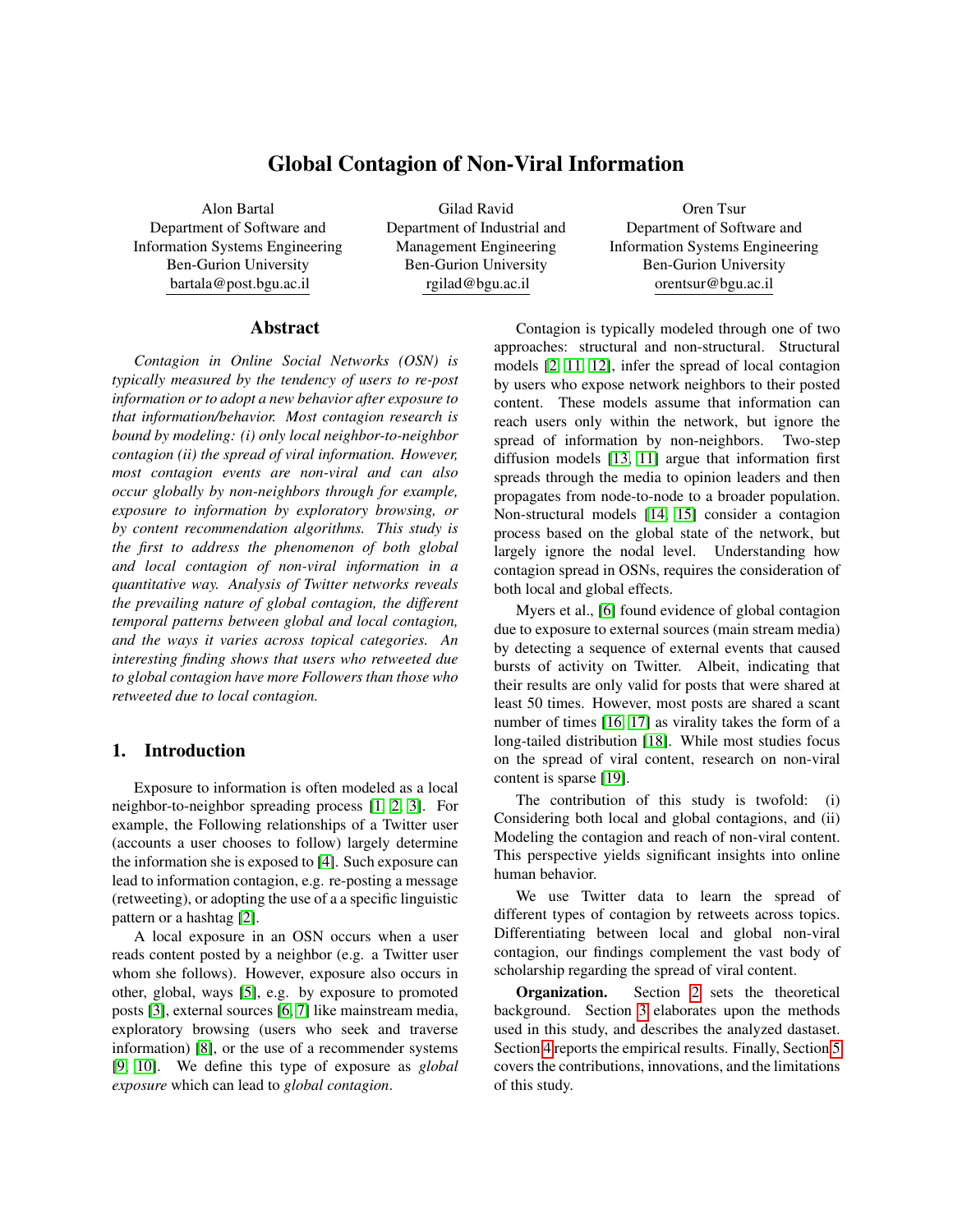than 20), many re-shares occurred within a single step from the source, and that a significant fraction of re-shares occurred deeper than one level into the cascade. Liben-Nowell et al., [\[34\]](#page-9-16) measured cascades with hundreds of steps. These studies did not analyze the dynamics that govern non-viral information spread.

Some OSNs only provide users the ability to interact, without the ability to form an explicit relationship (social) network. Therefore, the relationships between users are implicit [\[35\]](#page-9-17). However, Shi et al., [\[36\]](#page-9-18) found that the contagion spreading patterns in the activity networks are similar to those of explicit relationships networks in online spaces. Moreover, the Twitter social network was found to be less informative regarding contagion spread than the activity network, which exposes users by a RT, a mention, or a reply [\[7\]](#page-8-6).

As discussed, most posts fail to attract attention. Lack of sufficient knowledge about the spread of non-viral content and sparse research about global contagion in OSNs are the motivation of this study.

The proposed modeling approach of local and global contagion, which provides multiple pathways in which contagion can spread, is the basis for asking the following two Research Questions (RQ):

- 1. Does global and local contagion of non-viral information have different spreading patterns in OSNs?
- 2. Does global and local contagion of non-viral information spread differently in OSNs depending on the discussed topics?

Our work differs significantly from other studies by considering both local contagion as well as global contagion that are not restricted to exposure by mainstream media, or user-to-user mechanisms, and can also result from exposure to content promoted by algorithms. Our findings regarding the spread on non-viral content complement the vast body of scholarship regarding the spread of viral content.

#### <span id="page-2-0"></span>3. Methods and Data

### <span id="page-2-2"></span>3.1. Detecting Local and Global Contagion

This section is designed to cope with RQ #1. Consider a directed social network as a graph  $G =$  $(V, E)$  were nodes  $(V)$  represent Twitter users and edges  $(E)$  represent Following relationships among users. If a user  $v_j$  follows another user  $v_i$  then, there exists a directed edge  $e_{ij}$  2 E, connecting them. The direction of  $e_{ij}$  signals an exposure path where  $v_i$  post is (potentially) read by  $v_j$  who follows  $v_i$ . Such exposure might result in a spread of a local contagion.

More formally, let  $w$  denote an information nugget (e.g. an original tweet) which is posted at time  $t_0$  by user  $v_0 \nightharpoonup V$ . The retweeting spread of w at times  $t_1...t_k$ by users  $v_1, ..., v_j \nightharpoonup V$ , along with  $v_0$  could be thought of as a temporal *activity network*  $G_{Tw} = (V_{Tw}, E_{Tw}),$ laid over the social network G. In  $G_{Tw}$ , nodes  $(V_{Tw})$ represent users who retweet w at times  $t_i$   $t_k$ , starting with  $v_0$  and edges  $(E_{Tw})$  are defined by retweet (RT) relations which are known from the dataset. If  $v_i$  2  $V_{Tw}$ has retweeted a tweet that was posted by  $v_j \nightharpoonup V_{Tw}$  then,  $e_{ij}$  2  $E_{Tw}$ . The edge  $e_{ij}$  points to the node who spread the contagion (i.e., the infecting node).

Next, we define the two types of contagion.

Local contagion. We define a contagion as local if  $e_{ij}$  2  $E_{Tw}$  and  $e_{ji}$  2  $E$ . That is,  $v_i$  retweeted an original post w *after* one of the users she follows have retweeted or wrote it, hence the contagion is local.

Global contagion. We define a contagion as global if  $e_{ij}$  2  $E_{Tw}$  and  $e_{ji}$  2  $E$ . That is,  $v_i$  retweeted w *before* any of the users she follows have retweeted it, hence the contagion is global.

This contagion process is illustrated in Figure [1.](#page-2-1) A user  $v_0$  posts a tweet w at  $t_0$ , locally exposing her followers  $(v_2, v_4)$ . User  $v_2$  retweeted w at time  $t_1$ , presenting a local contagion, since  $v_2$  follows  $v_0$ . In addition,  $v_1$  who does not follow  $v_0$  has also retweeted w at time  $t_1$ . We say that,  $v_1$  was exposed by some global source to  $w$  and was infected globally (i.e., global contagion). In Figure [1,](#page-2-1) the rest of the contagion events ( $v_3$  at  $t_2$ ,  $v_4$  at  $t_3$  and  $v_5$  at  $t_4$ ) are local since their opposite edges in  $E_{Tw}$  exist in E.

<span id="page-2-1"></span>

Figure 1: An activity network with a social network. Contagion time  $(t_i)$  of a node is indicated near the node.

To cope with RQ #2, we analyze user retweet activity by topics which requires detecting the discussed topics.

#### <span id="page-2-3"></span>3.2. Topics Detection

To detect the topics of tweets, we follow two steps. First, detect the list of topics in the dataset by inspecting a random sample of tweets from the dataset.

From a statistical point of view the number of topics in a randomly sampled twitter data exhibits high positive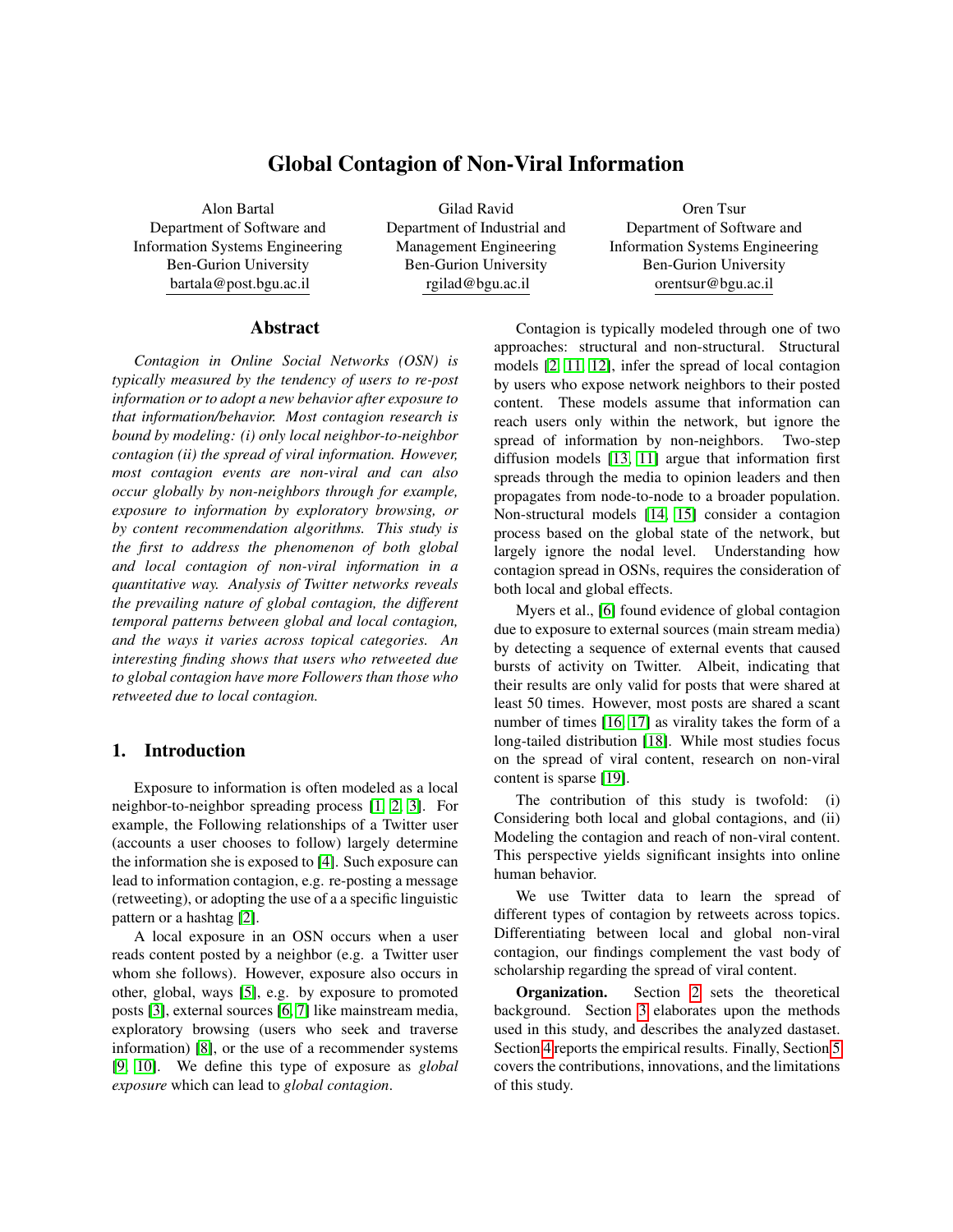correlation with the number of topic in the dataset when the randomly selected sample is large enough [\[37\]](#page-9-19).

Second, each tweet in the dataset was annotated by three independent annotators into one of the categories, identified in the First step. A Tweet's topic (category) was decided by majority vote. If each of the annotators assigned a tweet a different category, preventing a majority, the principal researchers assigned the category.

### <span id="page-3-2"></span>3.3. Dataset Description

Using the Twitter stream API, we collected into the *initial* dataset during March 2017 all public tweets either mentioning (i.e., @username) the username of the president of the United States (US) or the username of a member of the US Congress. The accounts of users who posted the tweets were also collected. The initial dataset was selected since it contains tweets on US politics with a potential to go viral, allowing us to select active users. Since the discussed topics in the initial dataset are somewhat biased toward politics, we counter such bias by analyzing tweets on any topic of users who posted a tweet in the initial dataset.

We used the Tweepy Python library to create a stream session and routed tweet messages to a StreamListener instance. We saved the tweets as json files for further processing with the R and Python software, as described next (Figure [2\)](#page-3-1):

- 1. Select randomly a user who posted a tweet in the initial dataset. To avoid "celebrities" who tend to go viral, we include that user if the user's Followers and Friends-lists' sizes range between 100 and 1,000. To avoid inactive users, accounts with less than 100 Followers were omitted. We curated the analyzed dataset in Steps #2 to #5 during October 2018, starting with Step #2 which is designed to counter the bias in the initial dataset toward politics topics.
- 2. Following [\[38\]](#page-9-20) we collected the 200 most recent tweets posted by each of the users selected in Step #1 without being limited to a specific topic like politics. The older a tweet, the more likely that its retweet list will be missing a user (blocked, deleted, suspended, or protected), which can negatively effect the analysis of contagion spreading paths. Selecting the most recent tweets minimizes the chance for a biased view. The next step is designed to select non-viral tweets from the tweets collected in step #2.
- 3. Obtain only tweets with 10 to 100 retweets (RTs) for each tweet collected in Step #2. The upper

bound of 100 RTs was selected following [\[11,](#page-8-10) [17\]](#page-8-16) who indicated that viral posts infect more than 100 nodes. One month after the collection date, we checked the RT-count of each tweet captured in this step to verify that a tweet did not become viral, discarding the viral ones.

- 4. Collect Twitter accounts of users who retweeted an original tweet in Step #3. Throughout this process we waved out suspected Bots (automated agents) with the botcheck R package which calls the Botometer API [\[39\]](#page-9-21). Only users with a score bellow 3 were selected, presenting an average score of 2.3 out of 5. The lower the score the less likely a user is a Bot. The removal of Bots is necessary to learn human behavior.
- 5. Collect the Followers list of users from Step #4.

<span id="page-3-1"></span>

Figure 2: Data collection steps (# denoted in a circle).

### <span id="page-3-0"></span>4. Analysis and Results

Following Section [3.3,](#page-3-2) in Step #1 we selected a seed of 200 users from the initial dataset. During October 2018 we curated the analyzed dataset by following Steps #2 to #5. The 200 users allowed us to collect and analyze a large dataset (elaborated next) of retweet contagions events, similar to other studies on contagion [\[4,](#page-8-3) [7,](#page-8-6) [5,](#page-8-4) [6\]](#page-8-5). The set of selected users had Followers and Friends-list sizes between 100 and 1,000. In Step #2 we collected the most recent tweets of selected users. Step #3 has resulted in 3,901 tweets, out of which 745 tweets were discarded since their RT count grew over 100. Thus, the remaining 3,156 tweets represent non-viral content. Step #4 resulted in 25,607 users who retweeted 172,206 times. Finally, Step #5 resulted in 11,038,902 users.

To summarize, we analyzed 3,156 tweets that were retweeted by 25,607 users, 172,206 times. The retweeting users had a total of 11,038,902 Followers.

Given a network, a local contagion begins at some node (user) and then spreads from user-to-user over the edges of the network, creating a cascade [\[40\]](#page-9-22). Typically, cascades are measured on the activity network [\[40\]](#page-9-22), ignoring information about users' social relationships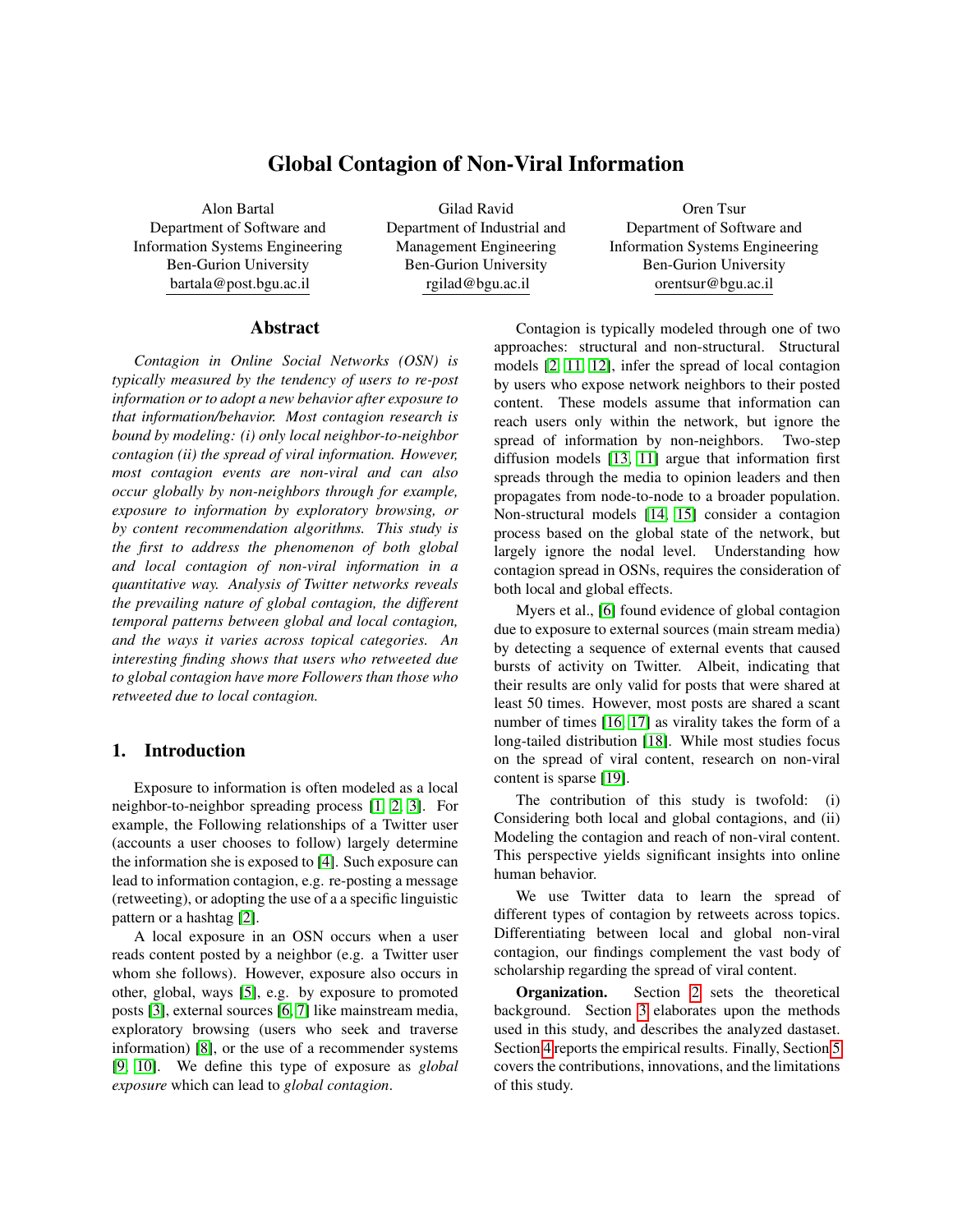(i.e., social network), which can explain the observed spreading patterns of a contagion [\[17\]](#page-8-16). To cope with RQ #1, and better understand human behavior online in spreading non-viral content, we start by detecting a contagion using the activity network  $(G_{Tw})$ , and measure the depth of a cascade on the social network  $(G)$ . The cascade depth is defined as the largest distance the information spreads from the user originating the information [\[40\]](#page-9-22).

To detect the cascade depth of  $w$ , each user retweeting w was assigned a distance  $(d)$  on G from the user  $v_0$ , who originated w. An infinite distance  $(INF)$ was assigned in the absence of a path on G. Distances were calculated using the R igraph package [\[41\]](#page-9-23). Figure [3a](#page-4-0) presents a distribution of the distances from  $v_0$ . Since a cascade is defined as a user-to-user spread, the depth of a cascade for each w is  $max(fd/d < INFG)$ .

A path might exists at larger distances (e.g.  $d = 10$ ) on the Following circles that we collected in Step #5. However, such contagion is global and thus, does not affect the analyses that follow.

Dow et al., [\[17\]](#page-8-16) found that contagion occurred deeper than one level into viral cascades. We find similar results regarding the spread of contagion with non-viral content (Figure [3a\)](#page-4-0). The results show that non-viral content has a contagion cascade with depth  $d = 9$ . If a path exists on  $G$ , the more distant a user is from the source  $v_0$ , the less likely she is to retweet w (Figure [3a\)](#page-4-0). As expected, most contagion events are local  $(d = 1)$ .

To provide a view of the global contagion, we need to consider the temporal order of the retweeting events. For example, consider a slight variation in Figure [1](#page-2-1) where  $v_0$  is the source of w;  $v_3$  retweets w at time  $t_1$ before  $v_2$  retweets w at time  $t_2$ . This order of events implies  $v_3$  was infected globally.

To account for such cases, each infected node was assigned a contagion type (local/global) by analyzing the activity network and the social network as described in Section [3.1.](#page-2-2) Then, we computed the minimal distance on G from any user  $v_i$  2  $V_{Tw}$  who retweeted w at time  $t_k$  ( $V_{Tw}$  are adaptors), to any user who retweeted w before  $t_k$ , or to the user who originated w (Figure [3b\)](#page-4-0). Returning to Figure [1,](#page-2-1) consider a case where the tweeting source is  $v_0$ , and nodes  $v_0$ ,  $v_3$  are the only users in  $V_{Tw}$  at time  $t_{k-1}$ . Next, at time  $t_k$  global contagion spread to  $v_5$ . The minimal distance from any user in  $V_{Tw}$  before  $t_k$ , to  $v_5$  is  $d(v_3, v_5) = 2$ , or  $d(v_0, v_5) = 2$ . <sup>21</sup>, and better understand human behavior online<br>and the content of the closer a user a user a user to detecting<br>signedning toon-viral content, we start by detecting<br>signedning ono-viral content, we start by detecting<br>th

In Figure [3b,](#page-4-0)  $d = 1$  indicates a local contagion. As expected, this is the most frequent contagion mechanism. Whereas,  $d > 1$  indicates a distance that was measured from the closest adopter to a user who was infected by a global contagion.

<span id="page-4-0"></span>

(b) Histogram of distances from the closest adaptor.

Figure 3: Histograms of measured distances.

adaptor, the more likely that user will retweet. This finding supports the six-degree of separation theory [\[42\]](#page-9-24). An interesting twist of a trend for  $d > 6$ : the larger the distance, the more likely a user will retweet.

Most users are aware of information up to a social distance of three hops [\[43\]](#page-9-25). Thus, the trend observed for  $d = 6$  is in line with previous scholarship and it is likely that a user who is retweeting at  $d = 6$  (Figure [3b\)](#page-4-0) was exposed to content through locality, through manually crawling through the feeds of friends (and friends of friends), or through exposure to the Twitter Timeline containing tweets of accounts that a user follows.

On the other hand, contagion occurring with  $d > 6$  is more likely to result from a global exposure by means of exposure to external sources (e.g. main stream media), or promoted content by the Twitter Timeline algorithm.

Recall that our dataset contains non-viral tweets which are less likely to be covered by mainstream media, and therefor we believe that the Twitter Timeline algorithm has exposed users and led to global contagion.

Twitter organises content on a user's Timeline in three main groups: 1) Tweets of accounts that a user follows, 2) Promoted tweets - purchased by advertisers, and 3) Tweets that are ranked by Twitter as having a large engagement potential [\[44\]](#page-9-26). Groups #2, and #3 can contain content by non-neighbors. Due to user low available time and limited attention, pushed information on the user's Timeline significantly increases contagion rate [\[21,](#page-9-3) [44\]](#page-9-26). Thus, global contagion is more likely to occur due to content promoted by Twitter's Timeline.

To better study the patterns by which contagion spread, we calculated the hourly time difference between every two consecutive retweets, i.e.,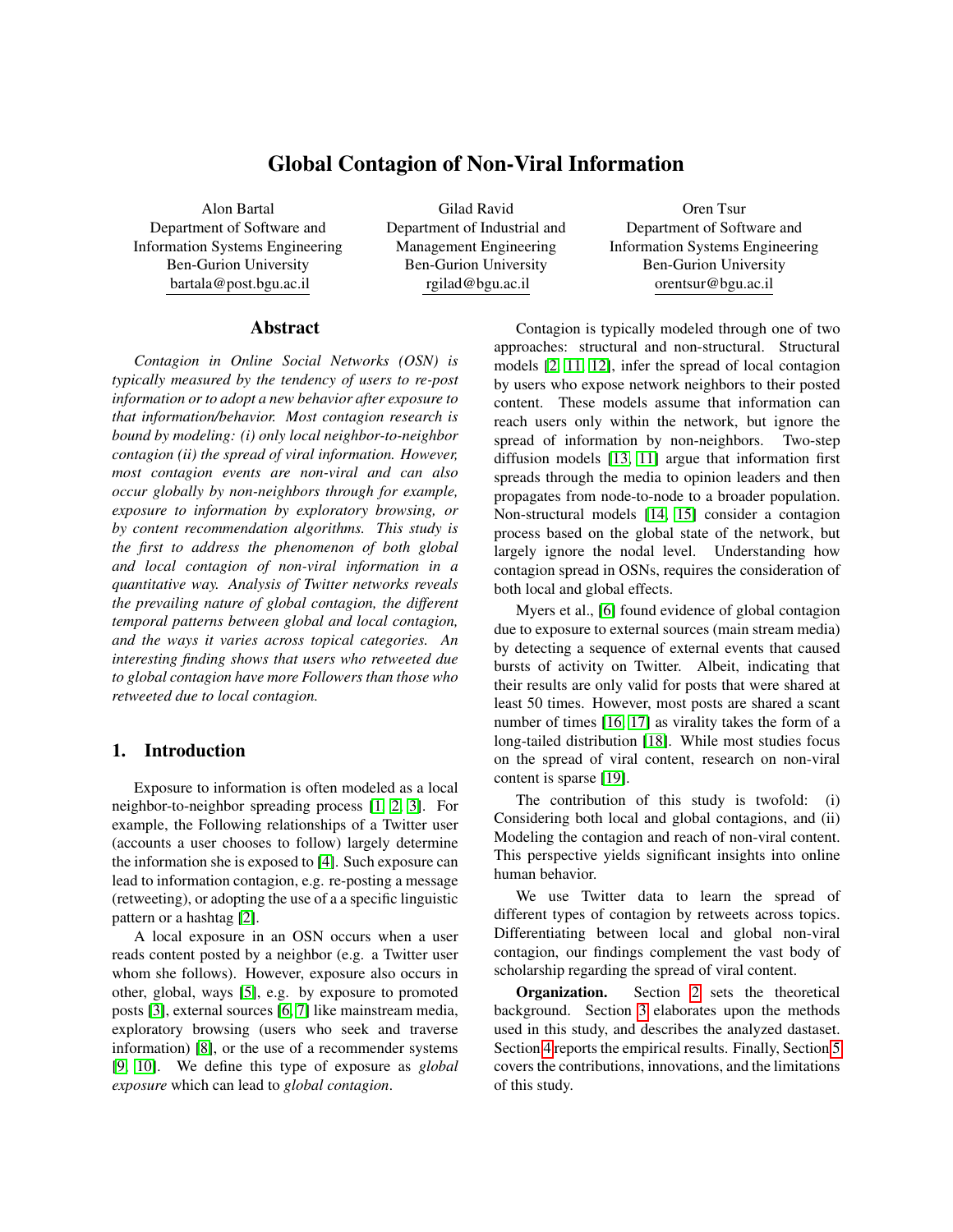<span id="page-5-0"></span>



(b) Followers log-log distribution.

Figure 4: Patterns of global (red) and local (blue) contagion.

inter-retweet times. Figure [4a](#page-5-0) presents two cumulative distribution functions (CDFs) of inter-retweet times that correspond to each contagion type (local and global). The two CDFs show different trends, uncovering different patterns of user behavior.

For global contagions, 80% of inter-retweet times were less than 0.44 hours ( 27.35 minutes), while for 99% of them, the inter-tweet time was less than 305.96 hours ( 12.74 days). For local contagions, 80% of the inter-retweet times were less than 0.91 hours ( 54.6 minutes), whereas, for 99% of them, the inter-tweet time was less than 180.94 hours ( 7.54 days). This finding in inline with previous scholarship [\[45\]](#page-9-27), and shows that Twitter members interact in a bursty nature, where members send several tweets in short periods, separated by long periods of reduced activity [\[46\]](#page-9-28).

We observe a change in Figure [4a](#page-5-0) at point  $P_1$ . Up to point  $P_1$  users retweeting due to global contagion respond quicker than those infected locally. At  $P_1$ , 88% of the inter-retweet times of users were less than 2 hours. After  $P_1$  global contagion spreads slightly slower than the local contagion but lasts longer.

A possible explanation for this finding is that local contagion spreads slower than global contagion in the initial phase since: 1) In local contagion a user has to wait for the information to reach her through neighbors, and 2) Users' inclination to retweet non-viral content is limited and governed by friendships.

While contagion is often perceived as spreading like an infectious disease, social contagion differs in that OSN users actively decide to spread it. On the other hand, users who are exposed by a global source are not restricted by a neighbor-to-neighbor mechanism.

We also study the effect of the number of Followers on the contagion types. Users who retweeted due to global contagion have more Followers than those who retweeted due to local contagion (Figure [4b](#page-5-0)). A user with many Followers acts as an information source. To maintain this reputation, a user has to actively consume diverse and innovative information beyond her local neighborhood [\[47\]](#page-9-29).

To cope with RQ #2, we pursue a more fine-grained analysis between local and global contagion, by analyzing next, user retweet activity by topics.

#### 4.1. Retweet Analysis by Topics

Following the First step in Section [3.2](#page-2-3) we inspected a random sample of 1,000 tweets from the dataset which reflects the topic distribution within the dataset with 95% confidence level. We identified 19 topics in the sample as presented in Figure [5.](#page-6-0) In the Second step, each tweet in the dataset was annotated by three independent annotators into one of the 19 topics, identified in the First step (Table [1\)](#page-7-1). Fleiss's Kappa [\[48\]](#page-9-30) of inter-rater agreement score  $(0.68)$  indicates an adequate agreement.

Figure [5a](#page-6-0) shows that the size of global contagion varies across topical categories. The three most contagious categories are Politics, Sports, and Celebrity. Breaking contagious to types, we find that Politics has only 17% of global contagion (Figure [5b](#page-6-0)). Several studies [\[2,](#page-8-1) [49\]](#page-9-31) found that political related topics spread the most. Our analysis uncovers similar findings for the spread of local contagions (Figure [5b](#page-6-0)). However, global contagion shows different results. A low global contagion in Politics may be the result of "echo chambers", i.e., restricted exposure to opinions of like minded users [\[3\]](#page-8-2), tending to retweet each other. Technology, Community, and Sports related topics enjoy the highest percentage of global contagion. Since this study focuses on non-viral content, the analyzed tweets are less likely covered by mainstream media. We hypothesize that in the absence of exposure by mainstream media, and the existence of global contagion, individuals are exposed by other global exposure sources.

We further analyze the density distributions of the number of global (Figure [6a\)](#page-6-1) and local (Figure [6b\)](#page-6-1)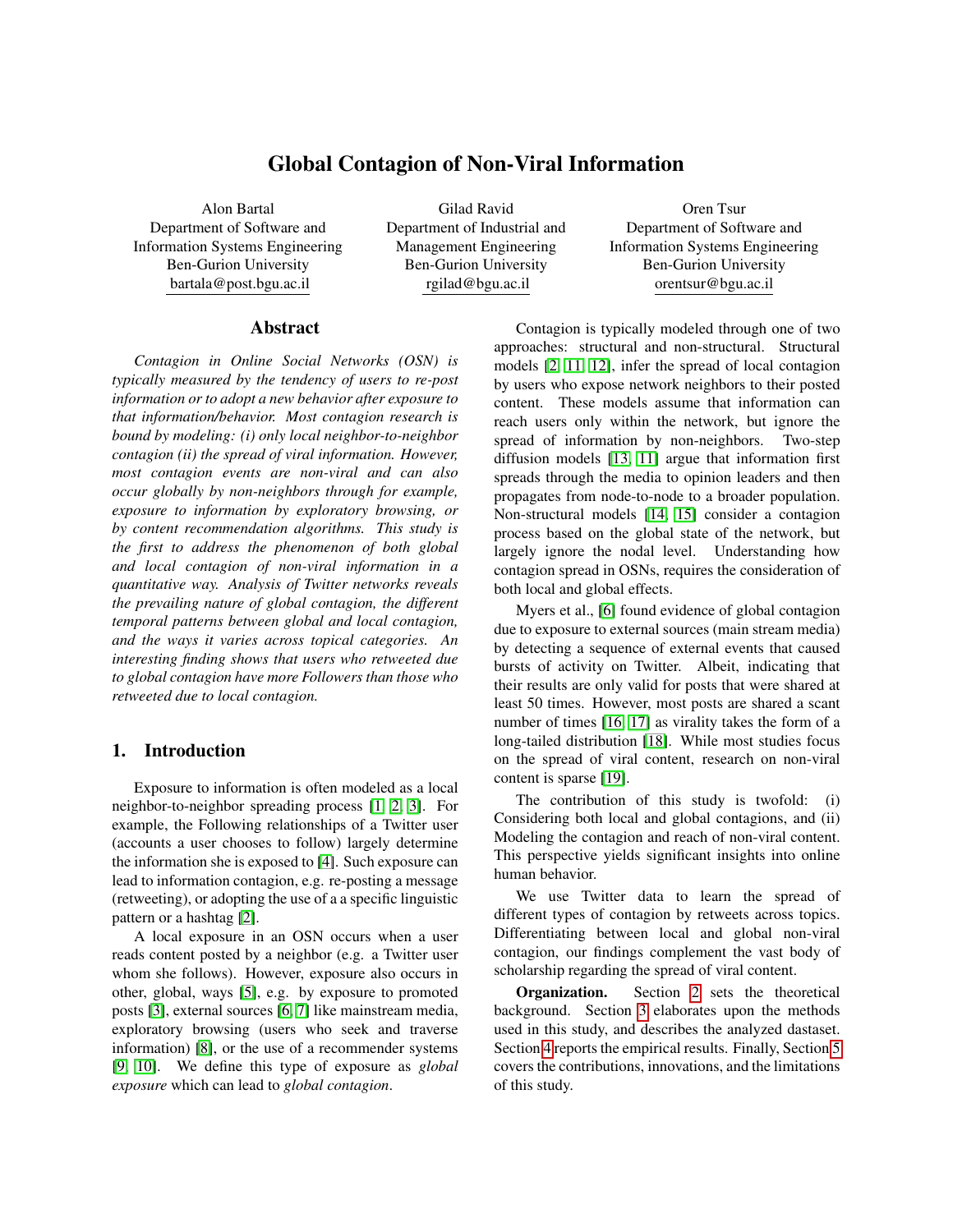<span id="page-6-0"></span>

(a) Sum of contagions per type and topic.

Figure 5: Patterns of global (red) and local (blue) contagion.

<span id="page-6-1"></span>

(a) Density distributions of # global contagions per topic.

(b) Density distributions of # local contagions per topic.

Figure 6: Density distributions of the number of contagions by type. Black circles: median; Diamonds: mean.

contagions (retweets) across different topics, illustrated by violin plots. A violin plot allows the comparison of multiple density distributions, similar to a box plot with a rotated kernel density plot on each side.

From Figure [6a, 6b](#page-6-1) it can be observed that within each topic, the local and global retweet distributions present different shapes. Using a Kruskal-Wallis rank (KW) test [\[50\]](#page-9-32) we found significant differences in the density for both local  $(P_{value} = 22 \quad 10^{16} < 0.05)$ , and global  $(P_{value} = 3 \quad 10^1 \leq 0.05)$  contagions across topics. To detect where those differences lie,

we conducted two Conover-Iman tests [\[51\]](#page-9-33) with the Benjamini-Hochberg method. Figure [7](#page-8-17) presents the  $P_{value}$  of each test, one for the global contagion, and the other for the local contagion. Considering local contagion, most topic groups are not significantly different in their number of retweets (indicated by red and yellow squares in Figure [7\)](#page-8-17). The low  $P_{value}$  in the KW test regarding local contagion was achieved due to significant differences between a small number of topical categories. For example, Technology differs from Tourism (Figure [7\)](#page-8-17). Whereas for global contagion,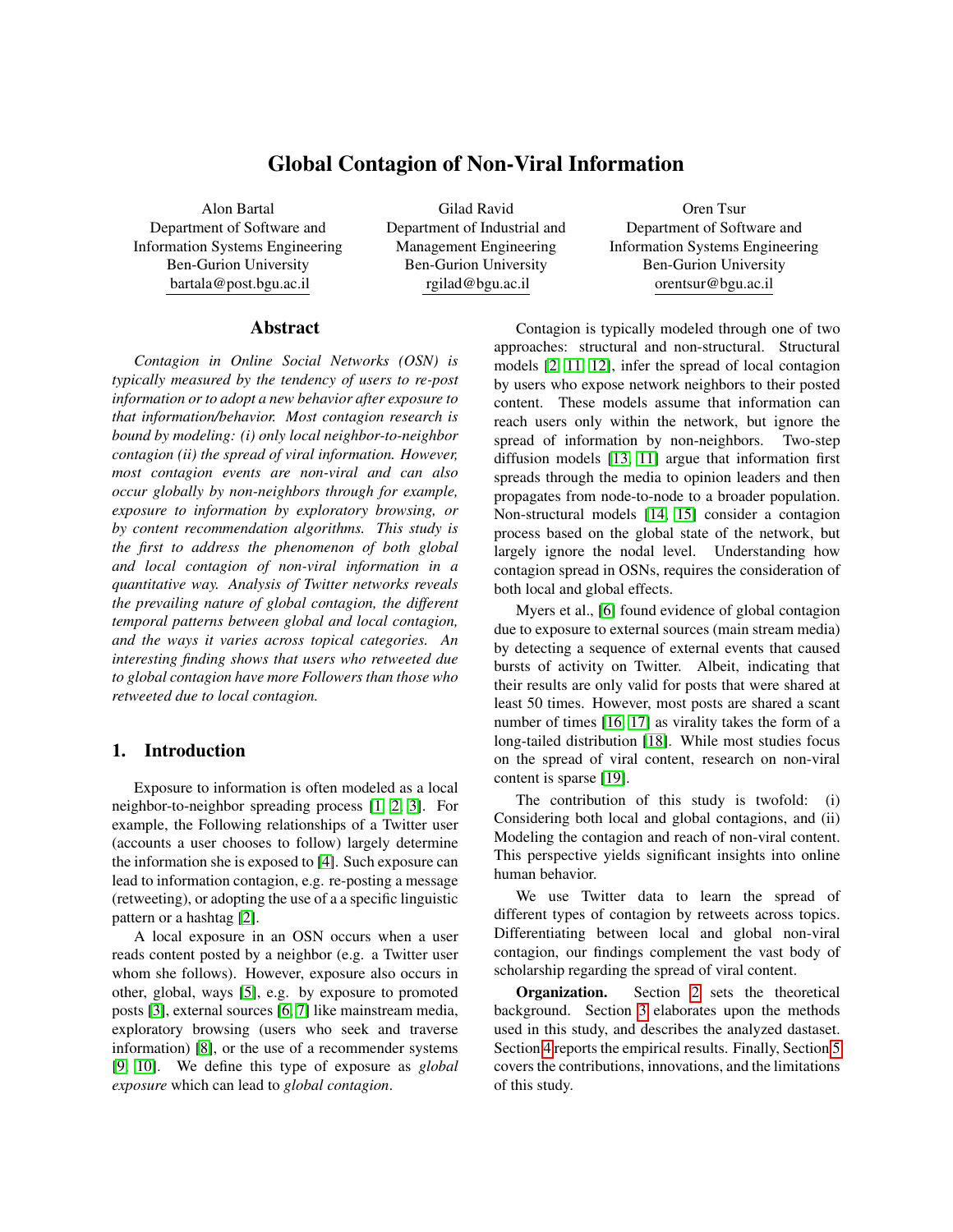<span id="page-7-1"></span>

| Category           | Definition                                           | Example                                         |
|--------------------|------------------------------------------------------|-------------------------------------------------|
| Animals            | Requests to save animals, reports of animal          | "#Blackfish be careful out there.<br>They are   |
|                    | abuse, photos of animals.                            | taking our' fish."                              |
| Celebrity          | The subject is a person or a group. Political        | "Had the pleasure of interviewing the fabulous  |
|                    | figures were classified as "Politics".<br>Sports     | @JoeCongelAuthor."                              |
|                    | teams were classified as "Sports".                   |                                                 |
| Climate            | Whether, global warming, green environment.          | "We broke down climate change by region."       |
| Community          | Public requests such as donations,<br>giving         | "Ok dear friends, if you're thinking of an      |
|                    | advice, sharing feelings with others, erotic texts,  | organization to support next year, pls consider |
|                    | complaints, empowerment.                             | Culture of Life Africa."                        |
| Crime              | Posts on illegal actions, trials, and laws.          | "Accuse an 82 grandmother of vandalism?"        |
| Economy            | Posts on business issues e.g.<br>deals, trade,       | "The UN spends more than 80% of its annual      |
|                    | consumption of goods, and investments.               | peacekeeping budget in Africa."                 |
| Education          | Research results, books, schools, universities,      | "Afghanistan museum unveils restored ancient    |
| (Edu)              | historical facts, quotation of wisdom comments.      | Buddha."                                        |
| Events             | News, current and live events reported by users      | "#TrafficAlert I15 NB. Approx 100 gallons of    |
|                    | (e.g. earthquake).                                   | diesel across all lanes."                       |
| Food               | Experiences regarding food and drinks (e.g.          | "I'm hungry, let's go grab food. How does       |
|                    | restaurants recommendations).                        | Lazy Moon sound?"                               |
| Entertainment      | Humor, spare time, hobbies, jokes, short funny       | "In the ER, a guy wearing a jacket that says,   |
| (Fun)              | videos, fashion, lifestyle.                          | "Invincible," he does not seem"                 |
| Health             | Any health-related subject (e.g. a symptoms).        | "436 hospitalized due to McDonald's salads."    |
| <b>Mixed Media</b> | Texts about movies, main stream media, or            | "Star Wars: Clone Wars Revived for Surprise     |
| (Media)            | social media.                                        | Season."                                        |
| Music              | Songs, albums, bands, music, and playing tools.      | "Drop your favorite song '?' in the comments."  |
| Opinion            | Opinions on any subject not belonging to other       | "People in LA are the best."                    |
|                    | categories, with inconclusive finding or facts.      |                                                 |
| Politics           | A political figure, a party or movement,             | "More Americans would still vote for Trump      |
|                    | elections, a location that is the subject of         | again than Clinton".                            |
|                    | controversial political discussion, or an issue that |                                                 |
|                    | is the subject of a political discussion.            |                                                 |
| Religion           | Texts about users' beliefs, often containing the     | "God does not forsake the work which his own    |
|                    | words: church, pray, God, Christian, and bible.      | hands have begun."                              |
| <b>Sports</b>      | Names of sports teams, leagues, sport events, fan    | "IT'S DONE!! Welcome, Las Vegas Raiders!"       |
|                    | groups, or references to news items on sports.       |                                                 |
| Technology         | Names of Web sites, applications, devices, or        | "change your password immediately" if you       |
|                    | events about any of these.                           | stayed at a Marriott Hotel."                    |
| Tourism            | Holiday, and vacation recommendations.               | "Travel guys while you're able to."             |

Table 1: Definitions of categories used for annotation with examples.

Definition taken from [\[2\]](#page-8-1); In absent of a majority vote among annotators, the authors assigned the category.

most topic groups significantly differ from one another, as indicated by the absent of numbers in Figure [7.](#page-8-17)

## <span id="page-7-0"></span>5. Conclusions

Most contagion research is bound by modeling only local contagion, and the spread of viral information. This study focused on modeling contagion spread on Twitter by users' engagement in retweeting non-viral content. Contrary to the common assumption that contagion diffuses from node-to-node, we find that contagion in OSNs also spreads globally, beyond social network links. In addition, we find that the fractions of global and local contagion differ between topics. The percentage of global contagion on Twitter ranges from 8% in Crime to 28% in Technology related topics.

Significant differences in the spread of global and local contagion of non-viral information, imply on different mechanisms of contagion at work. Two behaviors are observed in the spread of global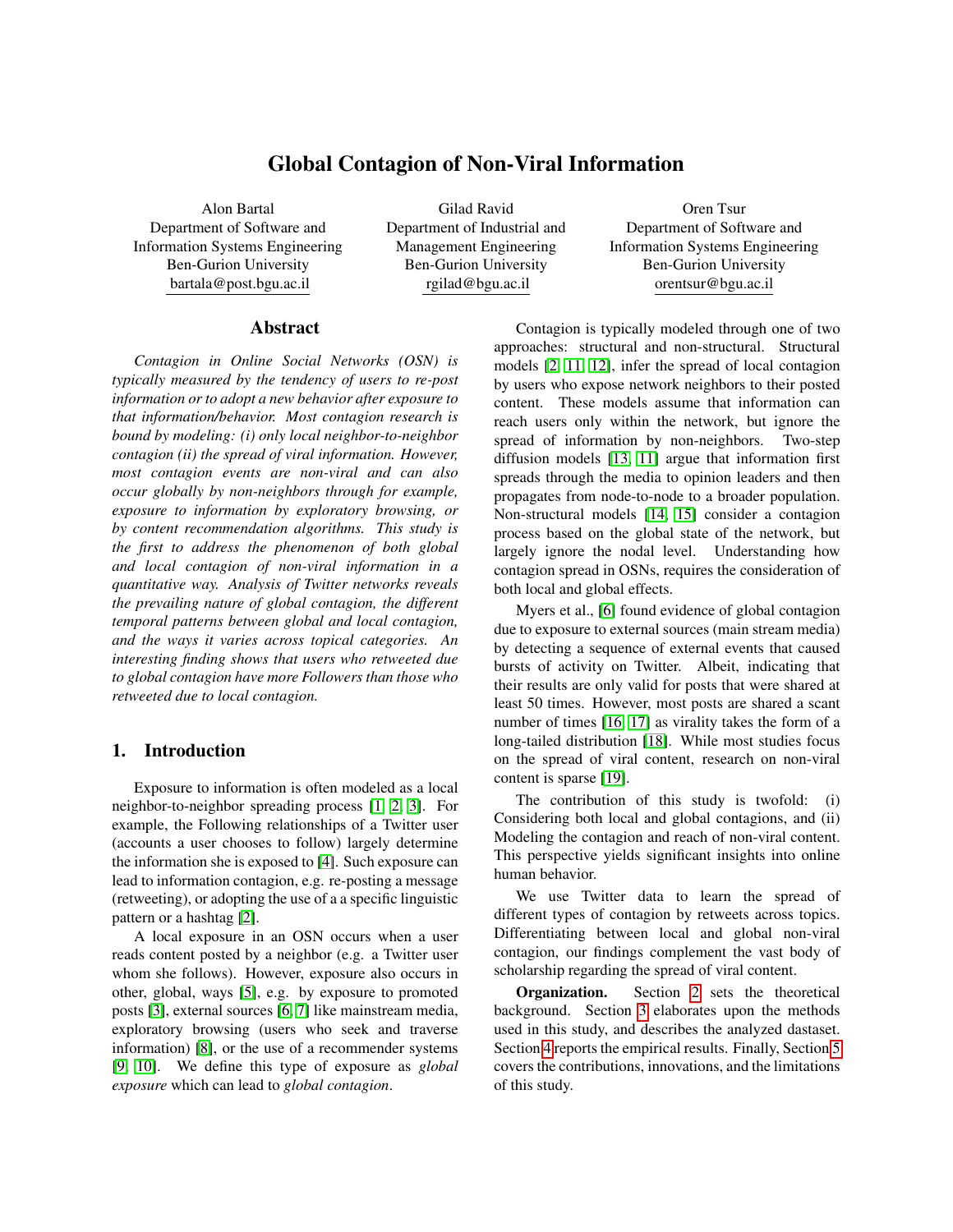<span id="page-8-17"></span>

Figure 7:  $P_{values}$  of Conover-Iman test.

contagion. First, at distances  $d \nightharpoonup [2, 6]$  on the social network from a user who adopted the information: the larger the distance the less likely a user will be infected. Second, when  $d > 6$  the trend is reversed. When  $d > 6$  users are less likely to search information by a user-to-user page crawling. Thus, contagion more likely occurs due to content promoted by external sources such as algorithms, mass media, or searching information in the Twitter search box (i.e., jumping between pages).

We also analyzed the temporal retweeting activity of users and find that global contagion spreads faster than local contagion, indicated by short inter-retweet times up to point  $P_1$ . At point  $P_1$ , 88% of the inter-retweet times were less than 2 hours, indicating that global contagion is more bursty than local contagion. This might be due to a blocking mechanism of local contagion where retweeting non-viral content is less appealing. However, after point  $P_1$  the trend is reversed.

Two main limitations of this study are 1) Human annotation has subjective judgments in topic assignments. Some categories definition can overlap, depending on the annotator's subjective reading. However, the level of agreement among annotators presented adequate results, and 2) There might have been retweets by deleted accounts which we cannot observe in a retweet list.

Whereas, most studies focus on user-to-user contagion, this study contributes to the knowledge on how non-viral contagion spread. Since most content is non-viral, analyzing it makes a valuable contribution to the OSN research. The novelty associated with this study is in better modeling user behavior in an OSN, accounting to local and global effects.

#### References

<span id="page-8-0"></span>[1] E. Sun, I. Rosenn, C. A. Marlow, and T. M. Lento, "Gesundheit! modeling contagion through facebook news feed," in *Third international AAAI conference on weblogs and social media*, 2009.

- <span id="page-8-1"></span>[2] D. M. Romero, B. Meeder, and J. Kleinberg, "Differences in the mechanics of information diffusion across topics: idioms, political hashtags, and complex contagion on twitter," in *Proceedings of the 20th international conference on World wide web*, pp. 695–704, ACM, 2011.
- <span id="page-8-2"></span>[3] E. Bakshy, S. Messing, and L. A. Adamic, "Exposure to ideologically diverse news and opinion on facebook," *Science*, vol. 348, no. 6239, pp. 1130–1132, 2015.
- <span id="page-8-3"></span>[4] S. Wakamiya, Y. Kawai, and E. Aramaki, "Twitter-based influenza detection after flu peak via tweets with indirect information: text mining study," *JMIR public health and surveillance*, vol. 4, no. 3, p. e65, 2018.
- <span id="page-8-4"></span>[5] A. Bartal, N. Pliskin, and G. Ravid, "Modeling influence on posting engagement in online social networks: Beyond neighborhood effects," *Social Networks*, vol. 59, no. 1, pp. 61–76, 2019.
- <span id="page-8-5"></span>[6] S. A. Myers, C. Zhu, and J. Leskovec, "Information diffusion and external influence in networks," pp. 33–41, 2012.
- <span id="page-8-6"></span>[7] M. Cha, H. Haddadi, F. Benevenuto, and P. K. Gummadi, "Measuring user influence in twitter: The million follower fallacy," *Icwsm*, vol. 10, no. 10-17, p. 30, 2010.
- <span id="page-8-7"></span>[8] A. Jain, N. Lupfer, Y. Qu, R. Linder, A. Kerne, and S. M. Smith, "Evaluating tweetbubble with ideation metrics of exploratory browsing," in *Proceedings of the 2015 ACM SIGCHI Conference on Creativity and Cognition*, pp. 53–62, ACM, 2015.
- <span id="page-8-8"></span>[9] E. Pariser, *The filter bubble: What the Internet is hiding from you*. Penguin UK, 2011.
- <span id="page-8-9"></span>[10] R. Buettner, "A framework for recommender systems in online social network recruiting: An interdisciplinary call to arms," in *2014 47th Hawaii International Conference on System Sciences*, pp. 1415–1424, IEEE, 2014.
- <span id="page-8-10"></span>[11] S. Goel, A. Anderson, J. Hofman, and D. J. Watts, "The structural virality of online diffusion," *Management Science*, vol. 62, no. 1, pp. 180–196, 2015.
- <span id="page-8-11"></span>[12] A. D. Kramer, J. E. Guillory, and J. T. Hancock, "Experimental evidence of massive-scale emotional contagion through social networks," *Proceedings of the National Academy of Sciences*, vol. 111, no. 24, pp. 8788–8790, 2014.
- <span id="page-8-12"></span>[13] E. Katz, "The two-step flow of communication: An up-to-date report on an hypothesis," *Public opinion quarterly*, vol. 21, no. 1, pp. 61–78, 1957.
- <span id="page-8-13"></span>[14] J. Yang and J. Leskovec, "Modeling information diffusion in implicit networks," in *2010 IEEE International Conference on Data Mining*, pp. 599–608, IEEE, 2010.
- <span id="page-8-14"></span>[15] F. Wang, H. Wang, and K. Xu, "Diffusive logistic model towards predicting information diffusion in online social networks," in *2012 32nd International Conference on Distributed Computing Systems* pp. 133–139, IEEE, 2012.
- <span id="page-8-15"></span>[16] J. Cheng, L. Adamic, P. A. Dow, J. M. Kleinberg, and J. Leskovec, "Can cascades be predicted?," in *Proceedings of the 23rd international conference on World wide web*, pp. 925–936, ACM, 2014.
- <span id="page-8-16"></span>[17] P. A. Dow, L. A. Adamic, and A. Friggeri, "The anatomy of large facebook cascades," in *Seventh international AAAI conference on weblogs and social media*, 2013.